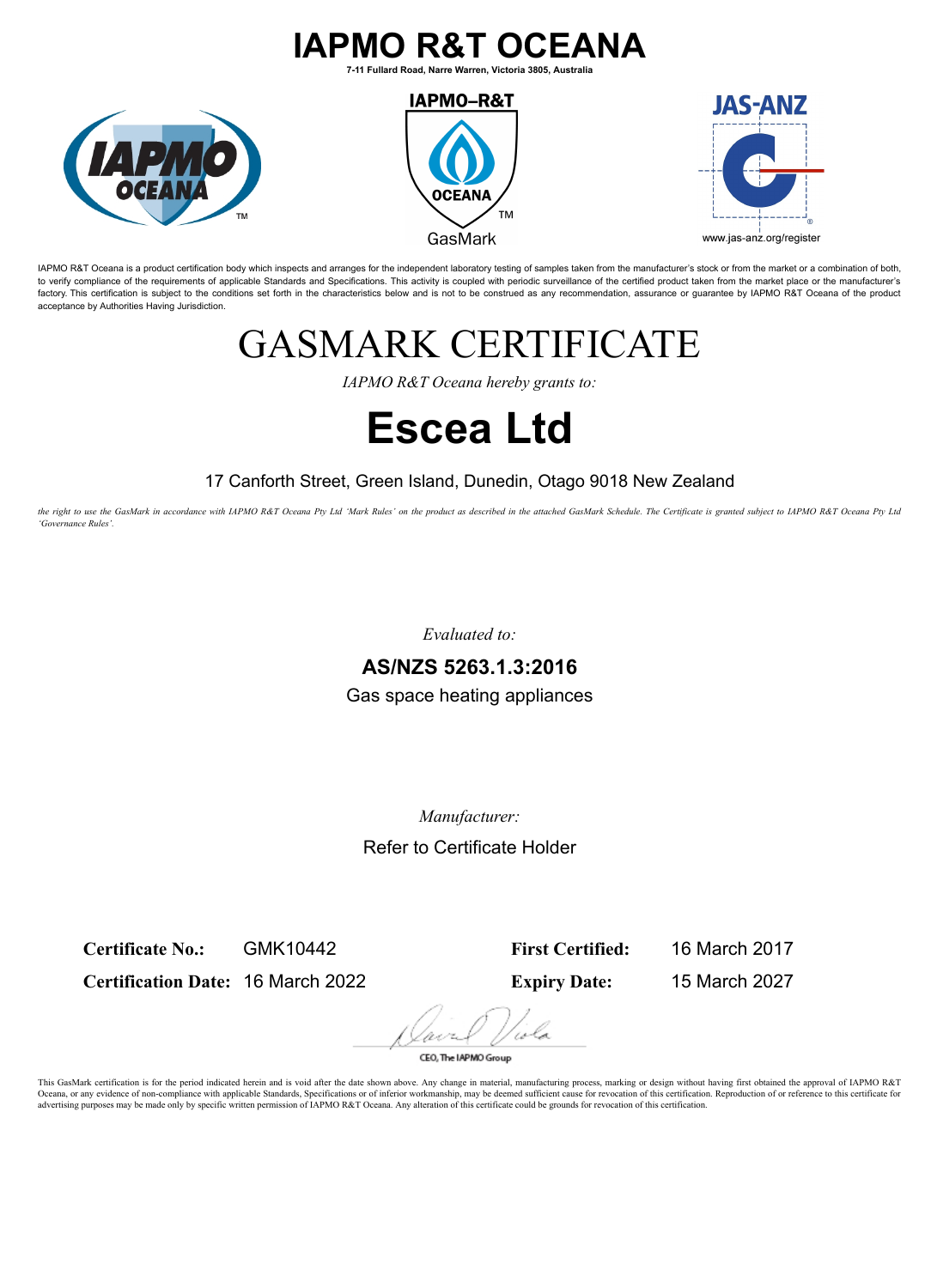

## **GASMARK SCHEDULE**



*Certificate Holder*

#### **Escea Ltd**

**A.B.N.:**<br>17 Canforth Street, Green Island, Dunedin, Otago 9018 New Zealand

*Manufacturer* **Refer to Certificate Holder**

*Standard* **AS/NZS 5263.1.3:2016**

Gas space heating appliances

**Certificate No.** GMK10442 **Certification Date:** 16 March 2022 **Expiry Date:** 15 March 2027 **First Certified:** 16 March 2017

| <b>Distributor</b>      | <b>Brand</b><br><b>Name</b> | <b>Model ID</b> | <b>Gas Type</b> | <b>Product Description</b>         | Input  | <b>Flue</b>                                                                             | <b>Annual Energy</b><br><b>Consumption</b> | <b>Star Rating</b>      | <b>Star Shading Features</b> |                                                                                                                                                                                              |
|-------------------------|-----------------------------|-----------------|-----------------|------------------------------------|--------|-----------------------------------------------------------------------------------------|--------------------------------------------|-------------------------|------------------------------|----------------------------------------------------------------------------------------------------------------------------------------------------------------------------------------------|
| Escea Australia Pty Ltd | Escea                       | <b>DS1400</b>   | <b>NG</b>       | Room sealed flame<br>effect heater | 40MJ/h | Remote power flue up to 40m,<br>optional side exhaust port for<br>horizontal power flue | 17047 MJ/Yr (HP)<br>16511 MJ/Yr (IVP)      | $4.7$ (HP)<br>5.1 (IVP) | 140 (HP)<br>153 (IVP)        | Glass primary quard; fuelbed media: logs and<br>flakes/embers; coals; crystallite; crystallite &<br>driftwood; woodland log; HP = Horizontal<br>Powerflue; IVP = Internal Vertical Powerflue |
| Escea Australia Pty Ltd | Escea                       | <b>DS1400</b>   | Propane         | Room sealed flame<br>effect heater | 40MJ/h | Remote power flue up to 40m,<br>optional side exhaust port for<br>horizontal power flue | 17047 MJ/Yr (HP)<br>16511 MJ/Yr (IVP)      | 4.7 (HP)<br>5.1 (IVP)   | 140 (HP)<br>153 (IVP)        | Glass primary guard; fuelbed media: logs and<br>flakes/embers; coals; crystallite; crystallite &<br>driftwood; woodland log; HP = Horizontal<br>Powerflue; IVP = Internal Vertical Powerflue |
| Escea Australia Pty Ltd | Escea                       | <b>DS1400</b>   | <b>ULPG</b>     | Room sealed flame<br>effect heater | 37MJ/h | Remote power flue up to 40m,<br>optional side exhaust port for<br>horizontal power flue | 15958 MJ/Yr (HP)<br>16289 MJ/Yr (IVP)      | $5.0$ (HP)<br>4.7 (IVP) | 150 (HP)<br>142 (IVP)        | Glass primary quard; fuelbed media: logs and<br>flakes/embers; coals; crystallite; crystallite &<br>driftwood; woodland log; HP = Horizontal<br>Powerflue; IVP = Internal Vertical Powerflue |
| Escea Australia Pty Ltd | Escea                       | <b>DS1150</b>   | <b>NG</b>       | Room sealed flame<br>effect heater | 34MJ/h | Remote power flue up to 40m,<br>optional side exhaust port for<br>horizontal power flue | 14858 MJ/Yr (HP)<br>14964 MJ/Yr (IVP)      | $4.3$ (HP)<br>4.2 (IVP) | 130 (HP)<br>127 (IVP)        | Glass primary quard; fuelbed media: logs and<br>flakes/embers; coals; crystallite; crystallite &<br>driftwood; woodland log; HP = Horizontal<br>Powerflue; IVP = Internal Vertical Powerflue |
| Escea Australia Pty Ltd | Escea                       | <b>DS1150</b>   | Propane         | Room sealed flame<br>effect heater | 34MJ/h | Remote power flue up to 40m,<br>optional side exhaust port for<br>horizontal power flue | 14858 MJ/Yr (HP)<br>14964 MJ/Yr (IVP)      | $4.3$ (HP)<br>4.2 (IVP) | 130 (HP)<br>127 (IVP)        | Glass primary quard; fuelbed media: logs and<br>flakes/embers; coals; crystallite; crystallite &<br>driftwood; woodland log; HP = Horizontal<br>Powerflue; IVP = Internal Vertical Powerflue |
| Escea Australia Pty Ltd | Escea                       | <b>DS1150</b>   | <b>ULPG</b>     | Room sealed flame<br>effect heater | 34MJ/h | Remote power flue up to 40m,<br>optional side exhaust port for<br>horizontal power flue | 14876 MJ/Yr (IVP)<br>15298 MJ/Yr (HP)      | 4.4 (IVP)<br>$4.0$ (HP) | 132 (IVP)<br>120 (HP)        | Glass primary guard; fuelbed media: logs and<br>flakes/embers; coals; crystallite; crystallite &<br>driftwood; woodland log; HP = Horizontal<br>Powerflue; IVP = Internal Vertical Powerflue |